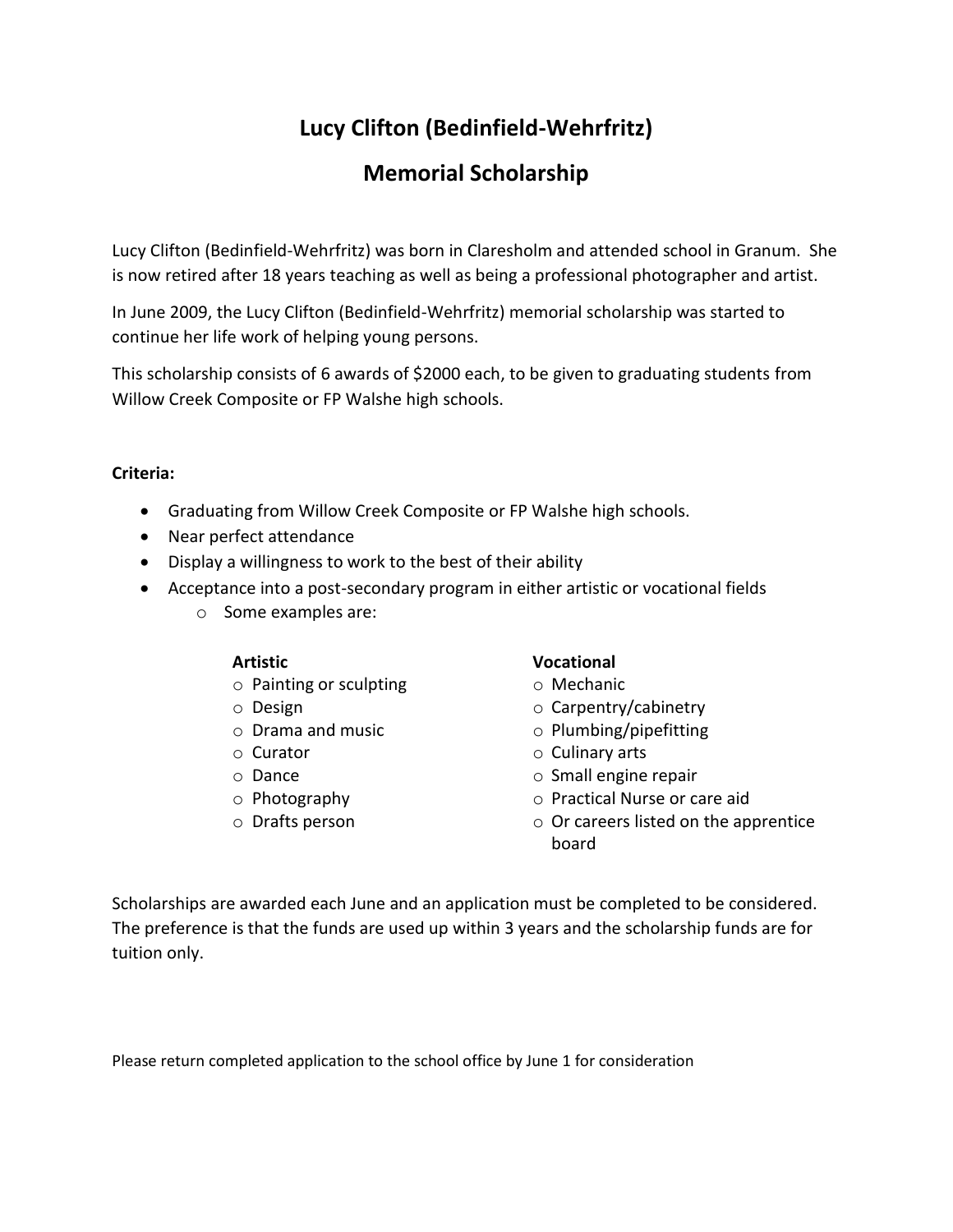## **Lucy Clifton (Bedinfield-Wehrfritz)**

## **Memorial Scholarship Application**

#### **Application Deadline June 1 each year**

Scholarship Criteria

- Over 90% attendance in grade 12
- Excellent character: honest, serious and willing to work their best
- Preference will be given to students with financial need
- Pursuing education in an artistic or vocational field
- Graduating from with FP Walshe or Willow Creek Composite high schools

| <b>Name of Applicant</b> |  |
|--------------------------|--|
| <b>Names of</b>          |  |
| <b>Parents/Guardians</b> |  |
|                          |  |
| <b>Number of</b>         |  |
| Children in the          |  |
| family                   |  |
| <b>Mailing address</b>   |  |
| <b>Phone numbers</b>     |  |
| <b>Expected date of</b>  |  |
| graduation               |  |
| High school you are      |  |
| graduating from          |  |
|                          |  |

The following documents must be submitted as part of this application:

- School generated transcript and grade 12 timetable
- Proof of acceptance into post-secondary
- Please include your career plan and reference pages

Demographic Information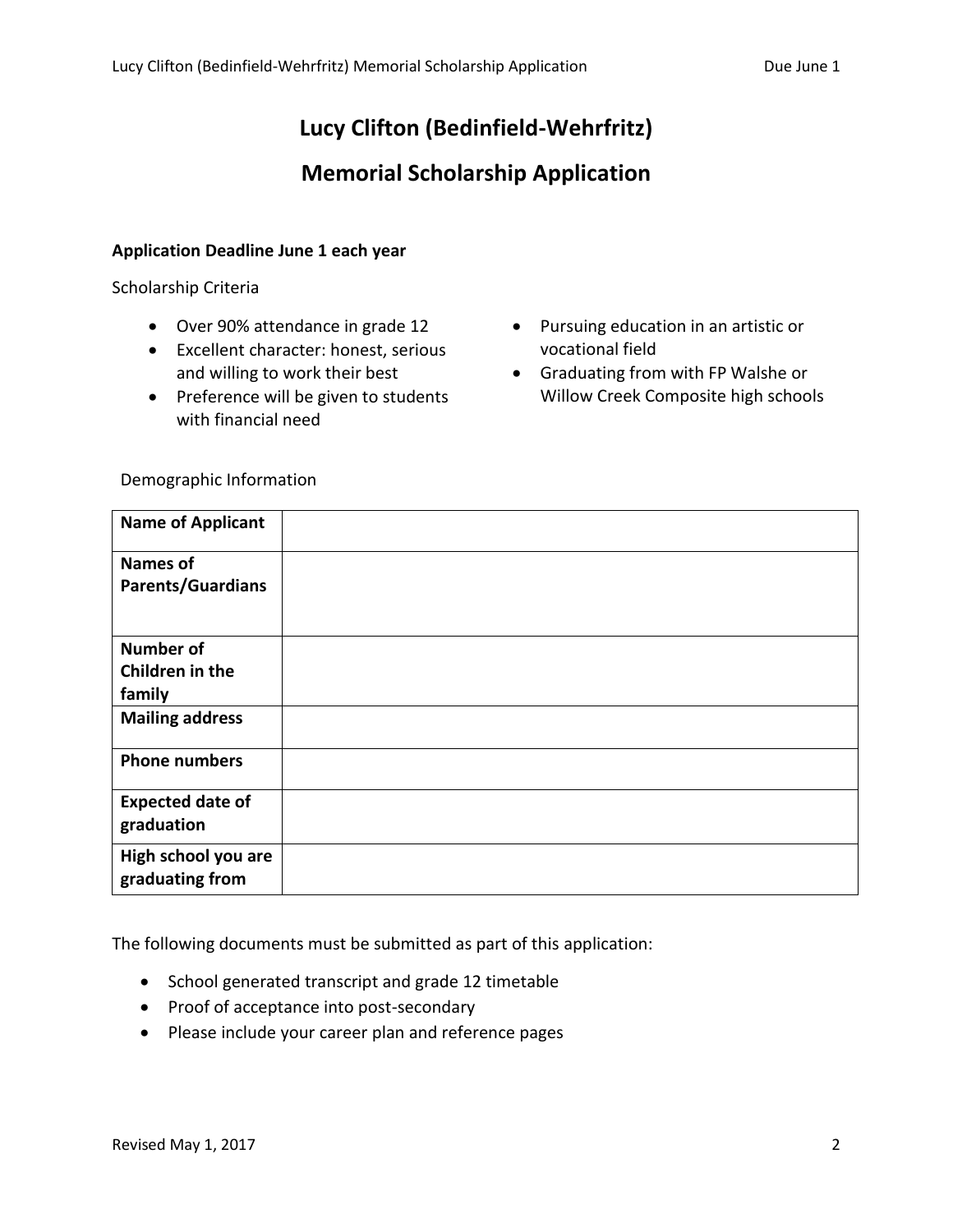## **Lucy Clifton (Bedinfield-Wehrfritz) Memorial Scholarship**

### **Career Plan**

What is your career goal?

What are the educational requirements necessary to meet your career goal and how do you plan to aquire them? Include an approximate timeline for completion

Why do you want to be considered for this scholarship? Please include any special financial circumstances that you feel the selection committee needs to know. (Review the criteria)

Other information you feel is important to share? (Hobbies, interests, volunteer or community involvement?